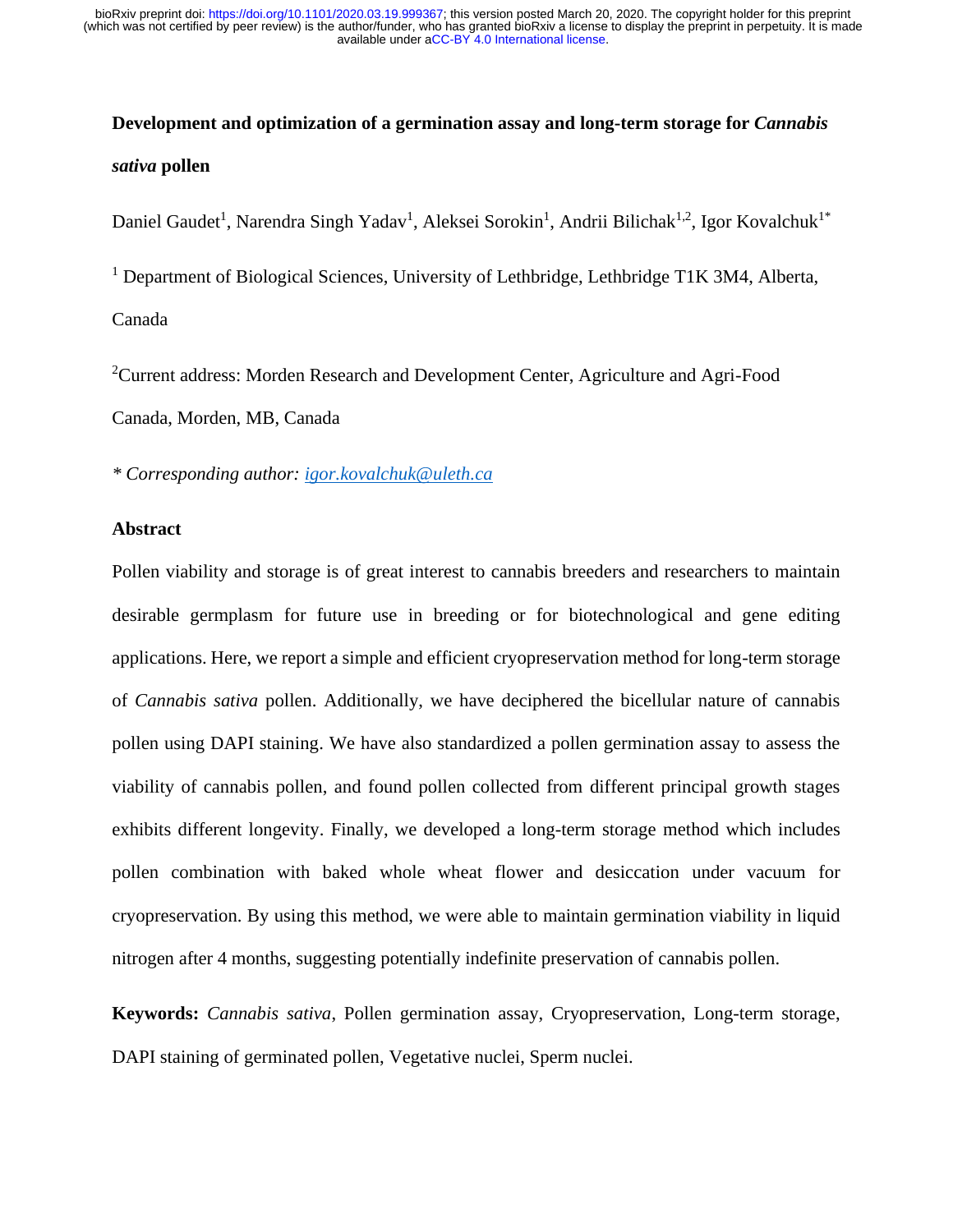# **Introduction**

Cannabis or hemp (*Cannabis sativa* L.) is an annual, primarily dioecious flowering plant. The center of origin is in Central Asia, and it has been bred for thousand of years for a variety of traits including fiber, oil, seed and drug use (Piluzza et al., 2013). Cannabis is a diploid plant (2n=20), males are defined by heterogametic chromosomes (XY) with homogametic (XX) conferring the female phenotype. Male plants produce flowers containing stamens producing pollen whereas female plants develop ovaries that produce seed following pollination. Female inflorescences are characterized by secretory hairs known as glandular trichomes which produce a resinous mix of cannabinoids and aromatic compounds that are valued for both medical therapeutics and recreational effects (Chandra and Lata, 2017).

Pollen viability is of great interest to breeders and researchers alike. Breeding projects may wish to store pollen for extended periods of time, where high value genetic material may be stored for future use or for biotechnological and gene editing applications, which requires a quick and effective method of determining pollen viability (Zottini et al., 1997; Engelmann and Takagi, 2000; Choudhary et al., 2014). Fluorescent stains such as fluorescein diacetate (FDA) or fluorochromatic reaction test (FCR) have been previously reported for assessing pollen viability in cannabis (Zottini et al., 1997; Choudhary et al., 2014). Viability is not always correlated with germination, as pollen may retain the ability to metabolize, while losing it's ability to germinate (Engelmann and Takagi, 2000). To better assess germination, we established a pollen germination assay (PGA) to estimate germination rates. We also adapted a DAPI stain to visualize pollen preand post-germination, and to establish whether *Cannabis sativa* was a bicellular or tricellular species, which to our knowledge has not been reported in the literature. Approximately 30% of angiosperms are known to be tricellular, with the male gametophyte sexually immature at the time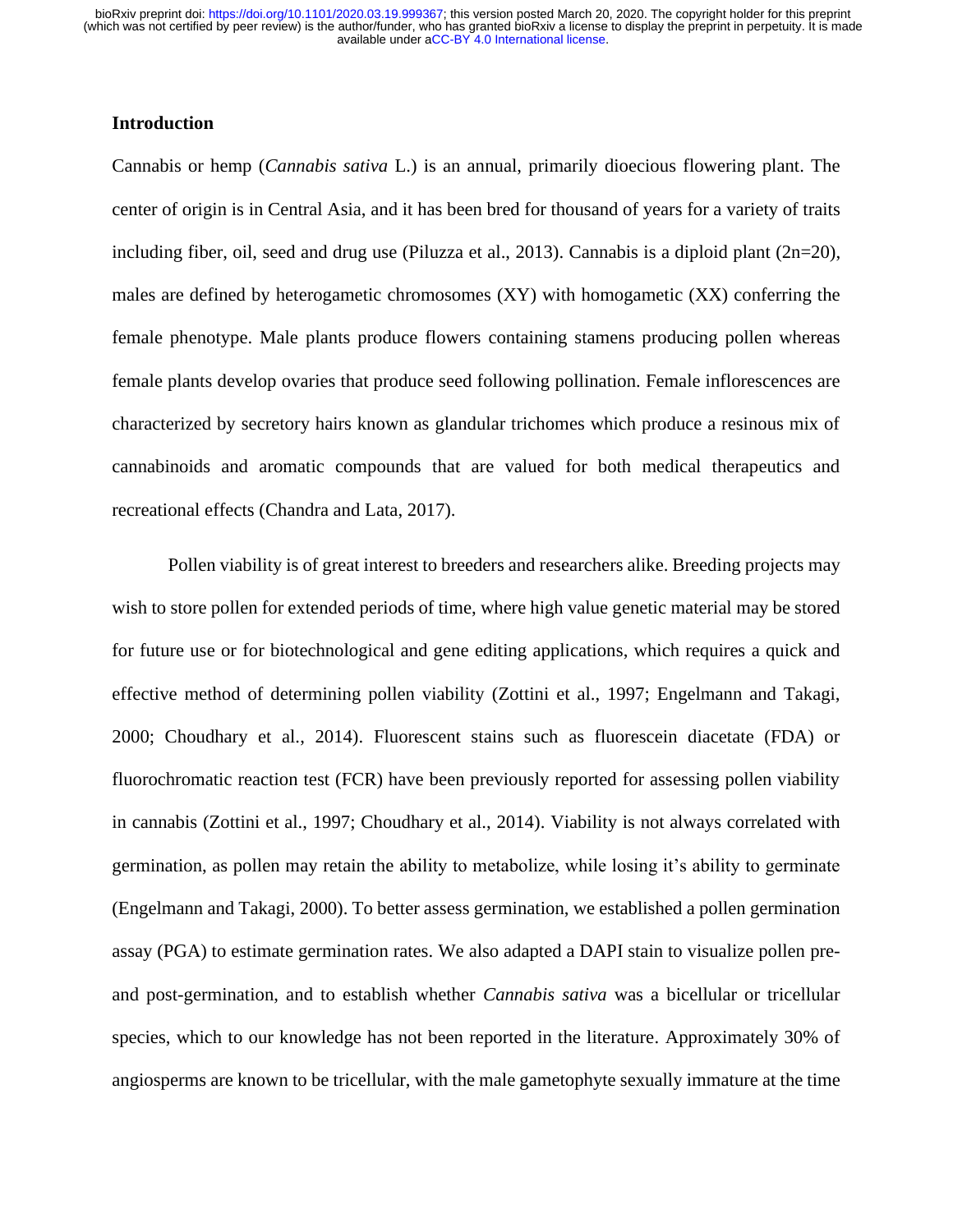of anthesis (Williams et al., 2014). We also used the PGA to test how storage and timing of pollen collection could influence germination rates. Pollen germination rates were assessed over a period when stored at 4◦C from males at different stages of floral development. Finally, we developed a simple procedure for the long-term storage of cannabis pollen using desiccation with baked whole wheat flower followed by cryopreservation which potentially maintain long-term viability of pollen for future use.

#### **Materials and Methods**

#### **Plant material and growth conditions**

*Cannabis sativa* plants (strain name "Spice", THC dominant) were grown under full spectrum 300- Watt LED grow lights (PrimeGarden) with 16 hrs light for vegetative growth and 12 hrs light for flowering at 22<sup>°</sup>C.

## **Pollen germination assay (PGA)**

### *Pollen germination media (PGM)*

The pollen germination assay was adapted from Schreiber & Dresselhau (2003) with some modification. The original protocol from Schreiber & Dresselhau (2003) employed 1% noble agar. In our study, we tested pollen germination media as liquid or combined with 1% agar. We found that liquid media resulted in better image acquisition and quantification of germination than solid media. During optimization of the Pollen Germination Assay (PGA), pollen concentrations of 0.1, 1 and 10 mg/mL were employed with the pollen diluted in PGM and incubated for 16 hr.

A 2X PGM contained the following:  $10\%$  sucrose (BIOSHOP), 0.005% H<sub>3</sub>BO<sub>3</sub> (Sigma), 10 mM CaCl2 (BIOSHOP), 0.05 mM KH2PO4 (Merk) and 6% PEG 4000 (Fluka). After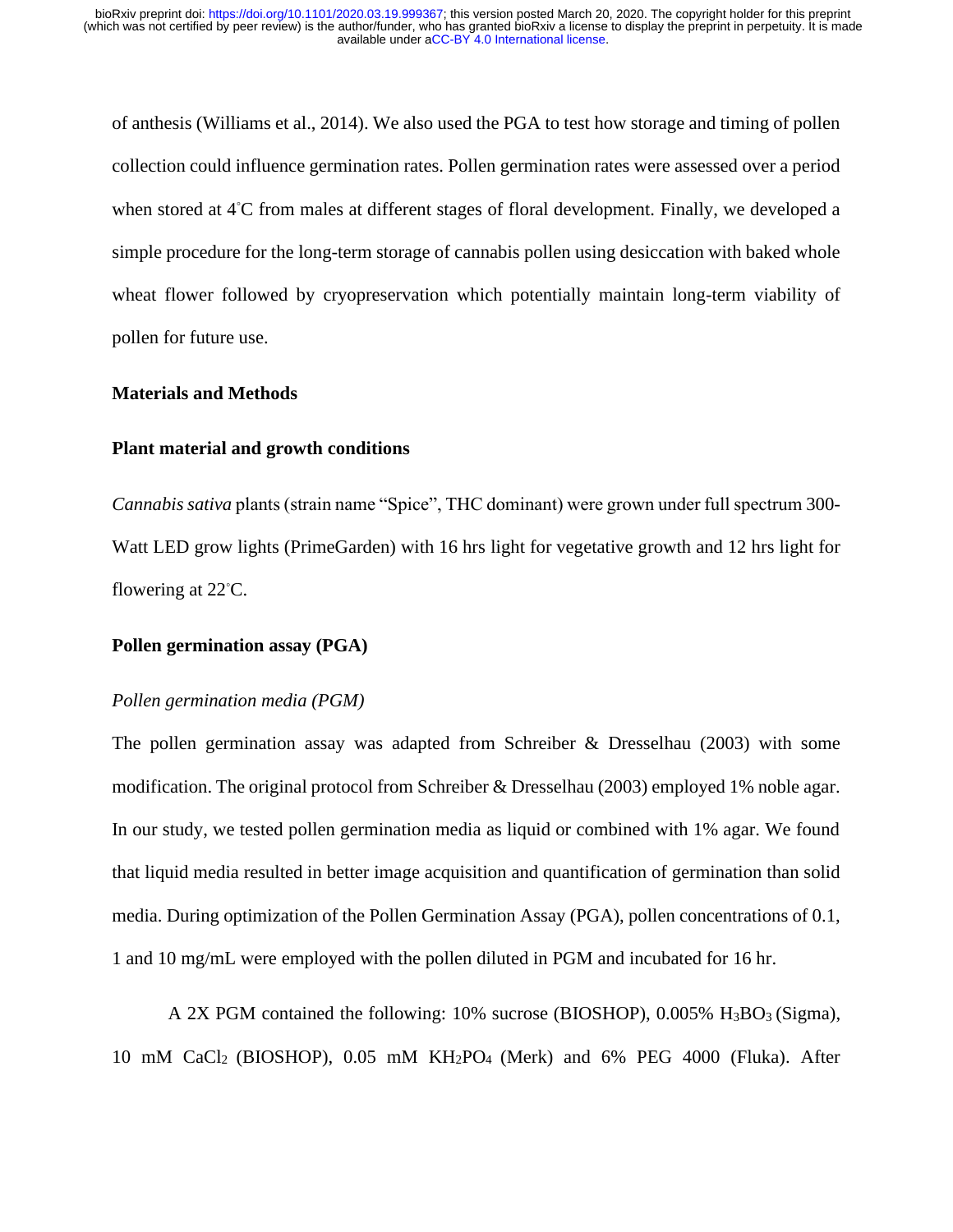components were added to distilled H<sub>2</sub>O, heated on a stir plate for 10 mins at 70<sup>°</sup>C then filter sterilized. A 1X working solution was prepared fresh each day by diluting in distilled  $H_2O$ .

#### *Pollen collection and optimization of the PGA*

Pollen was obtained from flowering male *Cannabis sativa* plants using a vacuum manifold method (Johnson-Brousseau and McCormick, 2004). For the standardized PGA, 10 mg of cannabis pollen was combined with 1 mL of freshly prepared 1X PGM and diluted to 0.1 mg/mL. 200  $\mu$ L was then pipetted into a 24-well tissue culture plate (Flat Bottom Cell+, Sarstedt) and sealed with parafilm. Plates were incubated in the dark at 22◦C for 16 hours and examined using an inverted light microscope (Zeiss Axio Observer Z1, Germany).

## *Imaging and germination assessment*

Images were taken using phase contrast at 100x magnification. For each technical replicate, 8 images were taken to get an accurate representation of germination. Pollen germination percentages were calculated by dividing the number of germinating pollen grains by the total number of pollen grains. Germination percentages for each replicate represent the averages of the eight images.

#### **DAPI staining of cannabis pollen to decipher its bicellular or tricellular nature**

Collected pollen was stained with DAPI (4′,6-diamidino-2-phenylindole) and imaged using an inverted fluorescent microscope (Zeiss Axio Observer Z1). The DAPI staining protocol was adapted from Backues et al. (Backues et al., 2010). Germinated pollen was suspended in pollen isolation buffer (PIB) containing 100 mM NaPO<sub>4</sub> (pH 7.5), 1 mM EDTA,  $0.1\%$  (v/v) Triton X-100 and  $1 \mu g/mL$  DAPI. A drop of solution was placed on a coverslip, incubated at room temperature for 5 minutes and viewed with the DAPI filter set. For DAPI staining of germinated pollen, pollen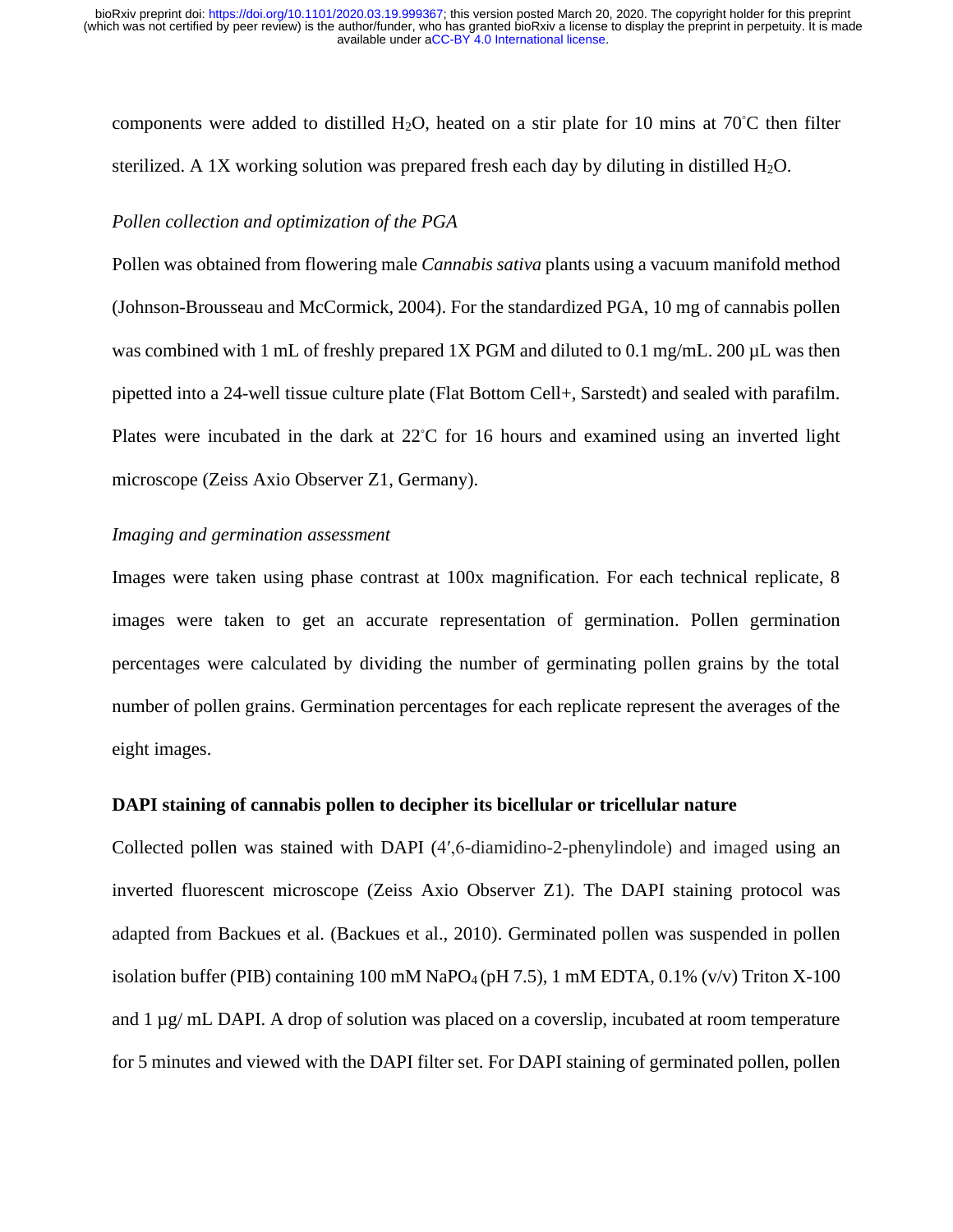germination was performed as previously described, and staining was conducted with  $1 \mu g$ / mL DAPI after 16 hrs in PGM.

# **Pollen collection from different development stages to assess the loss of pollen viability over time**

Pollen was collected from male *Cannabis sativa* plants at different stages of the flowering development. The four stages of flowering were chosen according to the BBCH (Biologische Bundesantalt, Bundessortenamt and Chemische) scale adapted for cannabis (Mishchenko et al., 2017) and are listed as follows with the BBCH notation in brackets: Early (62), Mid (64), Mid-Late (65) and Late (67). Early stage (62) flowering was characterized by green mostly (80%) unopened anthers. By Mid stage (64) approximately 40% of anthers were open while Mid-Late was characterized by 50% opened. By Late stage (68) flowering was over and many of the flowers had turned yellow and fallen.

Following collection, an aliquot from each developmental stage was taken and used in the PGA for germination rate at time of collection (T0). The rest of the aliquots were stored in a 1.5 mL centrifuge tube at 4◦C in the dark. After one week an aliquot from the different developmental stages was used for a PGA (T1), again after 2 weeks (T2) and again after 3 weeks (T3).

## **Cryopreservation of pollen**

Cannabis pollen submerged in Liquid Nitrogen (LN) without the use of any cryoprotectant or treatment will fail to germinate after the formation of ice crystals (Bajaj, 1987; Towill et al., 2000). Cannabis pollen was combined with cryoprotectants DMSO or glycerol diluted to concentrations of 10, 20, 30 and 60% and submerged in LN. Following 24 hrs in LN, pollen was removed and used in a PGA as previously described.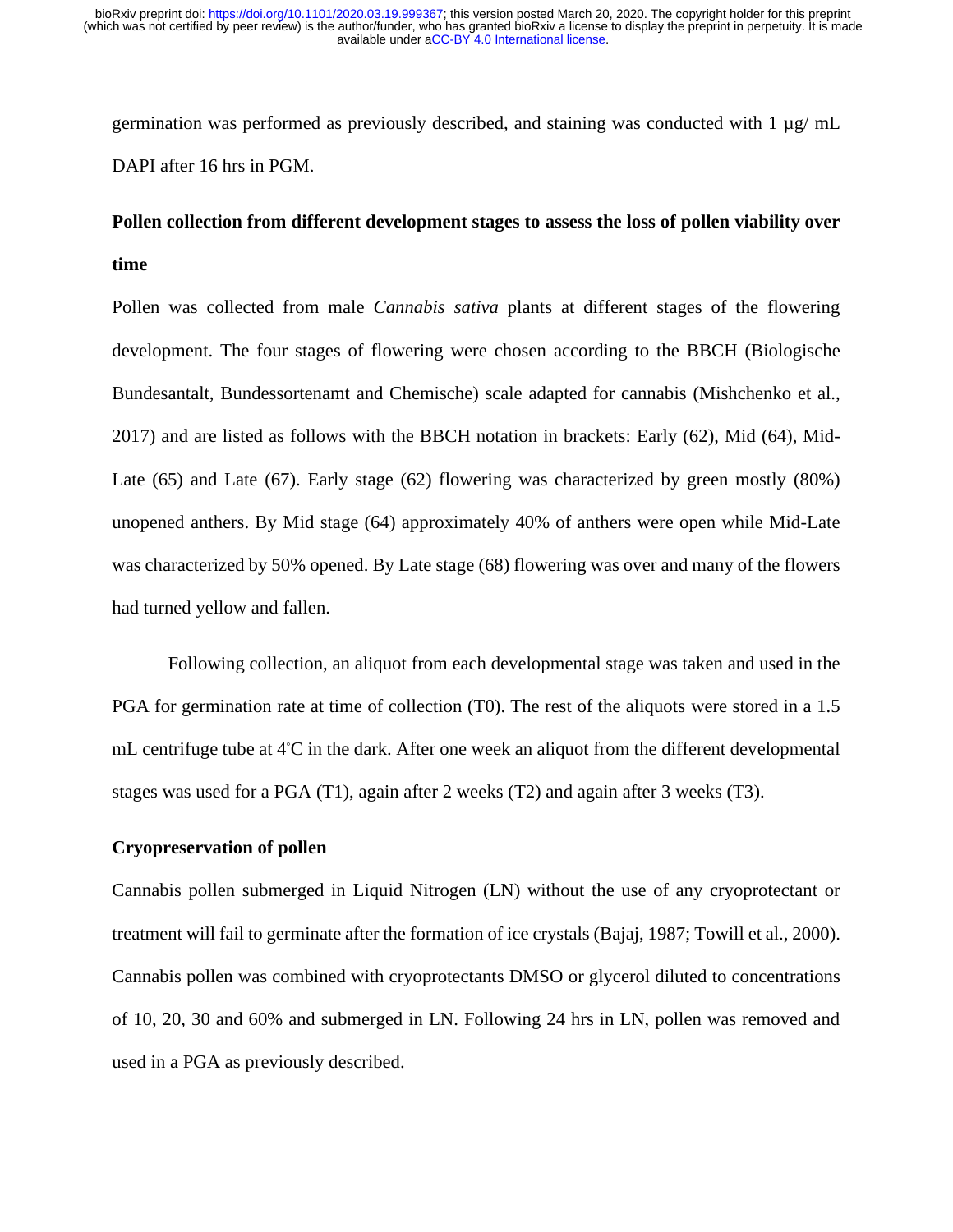### **Desiccation of pollen prior to cryopreservation**

Cannabis pollen was combined with all purpose baked wheat flour  $(1:10 \text{ w/w})$  in a 1.5 mL centrifuge tube and desiccated at 5, 15 and 25 kPa for 20 or 40 mins. Following desiccation, the tube was placed in LN for four months, removed and placed at 22◦C for 10 mins. The pollen/ wheat flour mix was then used for a PGA as previously described.

# **Results and discussion**

# **Optimization of pollen germination for PGA**

To obtain a representation of germination profile, a time-lapse of a pollen germination assay (PGA) was performed. We have observed the germination profile for 6 hrs with 30 min interval. The final germination was calculated after 16 hrs incubation. Germination started within 30 minutes with extending pollen tubes clearly visible (Figure 1 and Graphics Interchange Format (GIF) in supplementary information).

Collected cannabis pollen readily germinated in the Pollen Germination Media (PGM). PGM was tested both as a liquid and in combination with 1% agar. Germination rates were comparable in both tested media, however, pollen tubes were not as easily imaged under the microscope when germinated on agar (data not shown). For this reason, we opted for performing the PGA using liquid media. Of the different concentrations of pollen tested, 0.1 mg/mL provided the clearest imaging of germination, as higher concentrations resulted in crowding in the test well and reduced visibility (Figure 2). Additionally, in the highest density treatment, germination was adversely affected and made it difficult to accurately quantify germination percentage (Figure 2).

### **Pollen collected from different principal growth stages exhibits different longevity**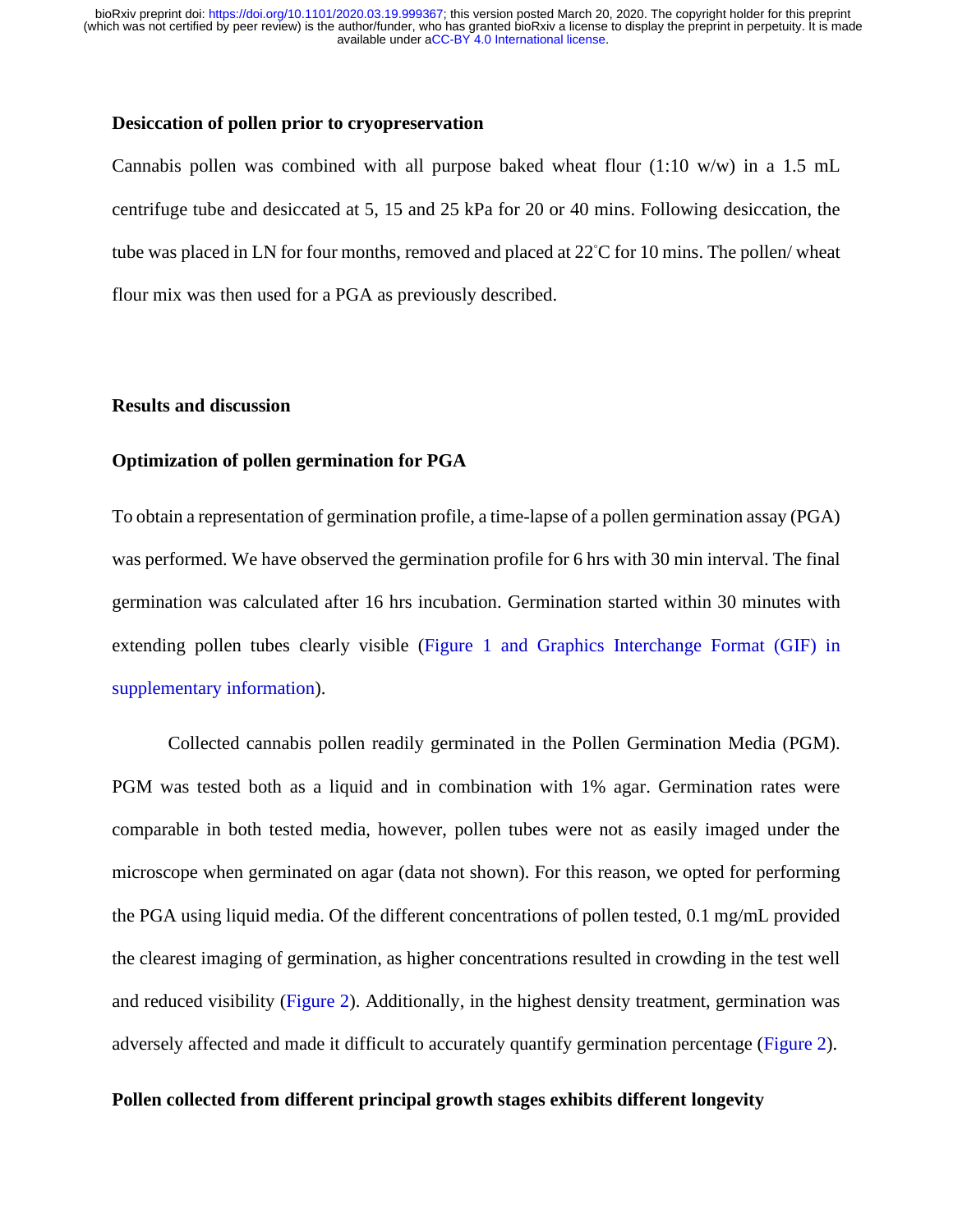To establish how cannabis pollen germination rates change over time, we tested the pollen in a pollen germination assay after storage at 4◦C. Because pollen collected from different principal growth stages may affect germination rates, we collected pollen from males at different points during floral development to cover the entirety of anthesis.

We compared the loss of viability of cannabis pollen collected from the four different points during flower development over the course of 21 days. The rate of germination at T0 was comparable amongst the different developmental stages with maximum 50% germination in Mid-Late (65) stage, with all stages losing viability after only one week at 4℃ storage (Figure 3). While loss of pollen viability was apparent from pollen collected from all time points, pollen collected from Mid flowering stage (64) appeared to retain viability the longest with 22% of pollen grains successfully germinating after 21 days of 4℃ storage (Figure 3). This may indicate that an optimal growth stage for pollen collection is around developmental stage (64), whereas the loss of pollen viability may begin while the pollen is still present in the anthers. Pollen collected earlier, at developmental stage 62, may have not fully matured resulting in a lower germination percentage (Figure 3).

#### **DAPI staining revealed bicellular nature of cannabis pollen**

While the fluorescein diacetate (FDA) stain is routinely used for viability tests, it is not ideal for visualizing the nuclei in pollen cells. In order to establish whether cannabis was bicellular or tricellular, we performed a DAPI stain on germinating cannabis pollen. Prior to pollen tube germination, the brighter, more compact sperm nucleus and the diffuse vegetative nucleus were visible (Figure 4 A-B). The brighter staining in the sperm nucleus represents the more condensed state of chromatin compared to the more transcriptionally active vegetative nucleus. Following pollen tube germination, both sperm nuclei are clearly visible as they descend the pollen tube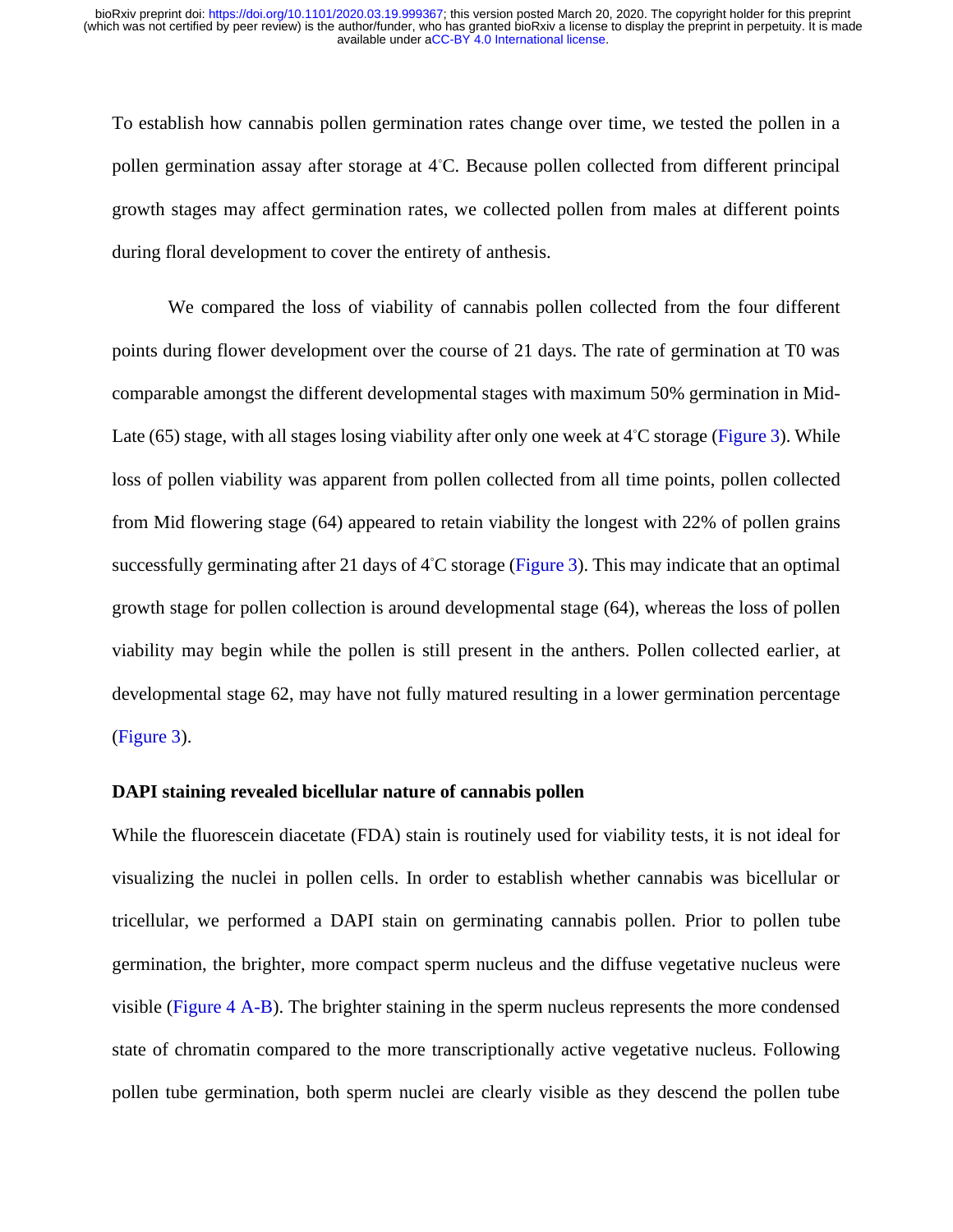(Figure 4 C). This suggests that cannabis releases sexually immature pollen grains, with the second mitosis event occurring after pollen tube germination.

#### **Development of a cryopreservation method for cannabis pollen**

Pollen cryopreservation has been attempted in a variety of agriculturally and medicinally important plant species for the preservation of elite germplasm. Numerous studies have reported the data on pollen viability under various storage conditions (Towill, 1985; Engelmann and Takagi, 2000). While the interaction between pollen water content and viability is complex, it is understood that an optimum water content is necessary for longevity (Engelmann and Takagi, 2000). Generally, longevity is increased by lowering the temperature and moisture content. Some reports indicate a moisture optima of 15%, while higher water concentrations (above 30%) may result in rapid deterioration (Buitink et al., 1998). Liquid Nitrogen (LN; -196 ◦C) is routinely used for cryogenic storage, as it is relatively cheap, safe and at a temperature where enzymatic and chemical reactions do not cause biological deterioration (Kartha, 1985). Cannabis pollen stored in LN without prior desiccation failed to germinate (data not shown). Pollen cells with high moisture levels do not survive cryogenic storage, presumably due to intracellular ice formation (Engelmann and Takagi, 2000). Therefore, pollen cells need to be dried within a range where no freezable water exists without succumbing to desiccation injury. For pollen desiccation, we tested a vacuum desiccation at various pressures (5, 15 or 25 kPa for either 20 or 40 minutes). When pollen was desiccated prior to storage in LN, it failed to germinate (data not shown). We therefore assumed that desiccation alone may not be sufficient for preservation of pollen viability via cryopreservation. In addition to desiccation, we also tested other cellular cryoprotectants such as DMSO and glycerol which may improve cell survival after cryogenic storage (Pritchard, 1989). Desiccated cannabis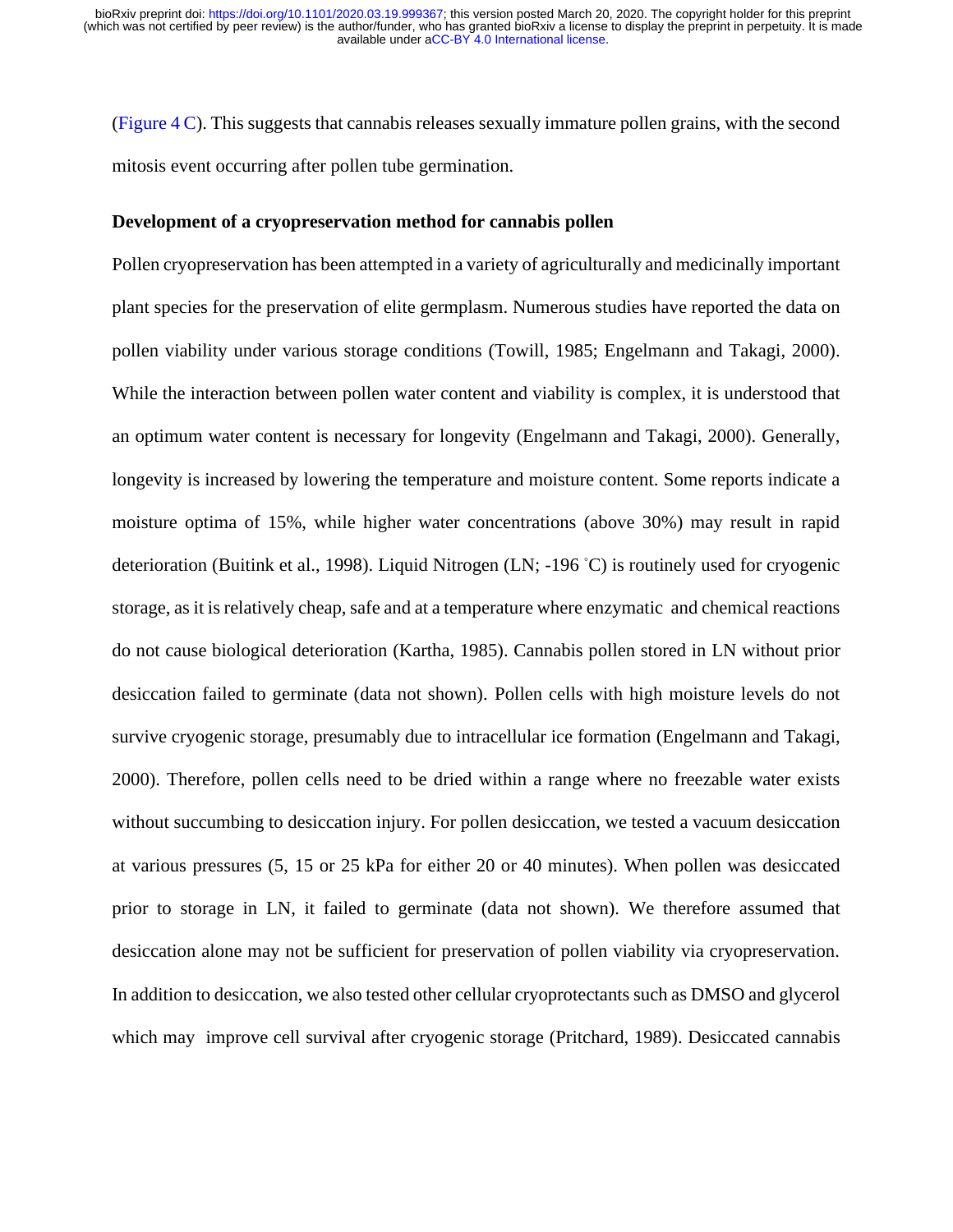pollen combined with a 10, 20, 30 or 60% DMSO or glycerol solution prior to being stored in LN for 24 hours had a 0% germination rate (data not shown).

Baked wheat flower has been previously suggested as a possible cryoprotectant for long term pollen storage (Yi et al., 2003). To test this hypothesis, cannabis pollen was desiccated and combined with baked wheat flour. Vacuum desiccation at a lower pressure of 5 kPa for the longest interval for 40 minutes, resulted in the highest germination rate after storage in LN after 24 hours (Figure 5). Higher pressures did not result in pollen germination, as the cells may have been compromised during the drying process (data not shown). This treatment was used for subsequent preservation experiments where we achieved an average germination rate of 16.4% compared to the non-LN control (control was subjected to same desiccation combined with whole baked wheat flour) of 26.3 % (Figure 6). Desiccation itself cause around 50% reduction in germination as compared to untreated freshly harvested pollen (Figure 3 & 6). There was a 10% reduction observed in germination after 24 hours in LN as compared to non-LN control (control was subjected to same desiccation combined with whole baked wheat flour). Desiccated cannabis pollen was kept in LN for four months to test long term storage and was found to have an average germination rate of 14.6 % (Figure 6), suggesting long term storage is a possibility under appropriate conditions. To confirm *in planta* viability of the treated cannabis pollen, the pollen/ wheat flour mix was removed from LN and applied to flowering female cannabis plants. The pollination resulted in successful seed formation in all the flowers receiving treated pollen.

There are several reports on pollen long-term cryopreservation including one-year viability (*Allium* sp., (Kanazawa et al., 1992); *Juglans nigra*, (Luza and Polito, 1988); *Diospyros khaki* (WAKISAKA, 1964)), two years viability (*Jojoba*, (Lee et al., 1985); *hop*, (Haunold and Stanwood, 1985)), and five or more years survival (*Vitis vinifera L.*, (Ganeshan and Alexander,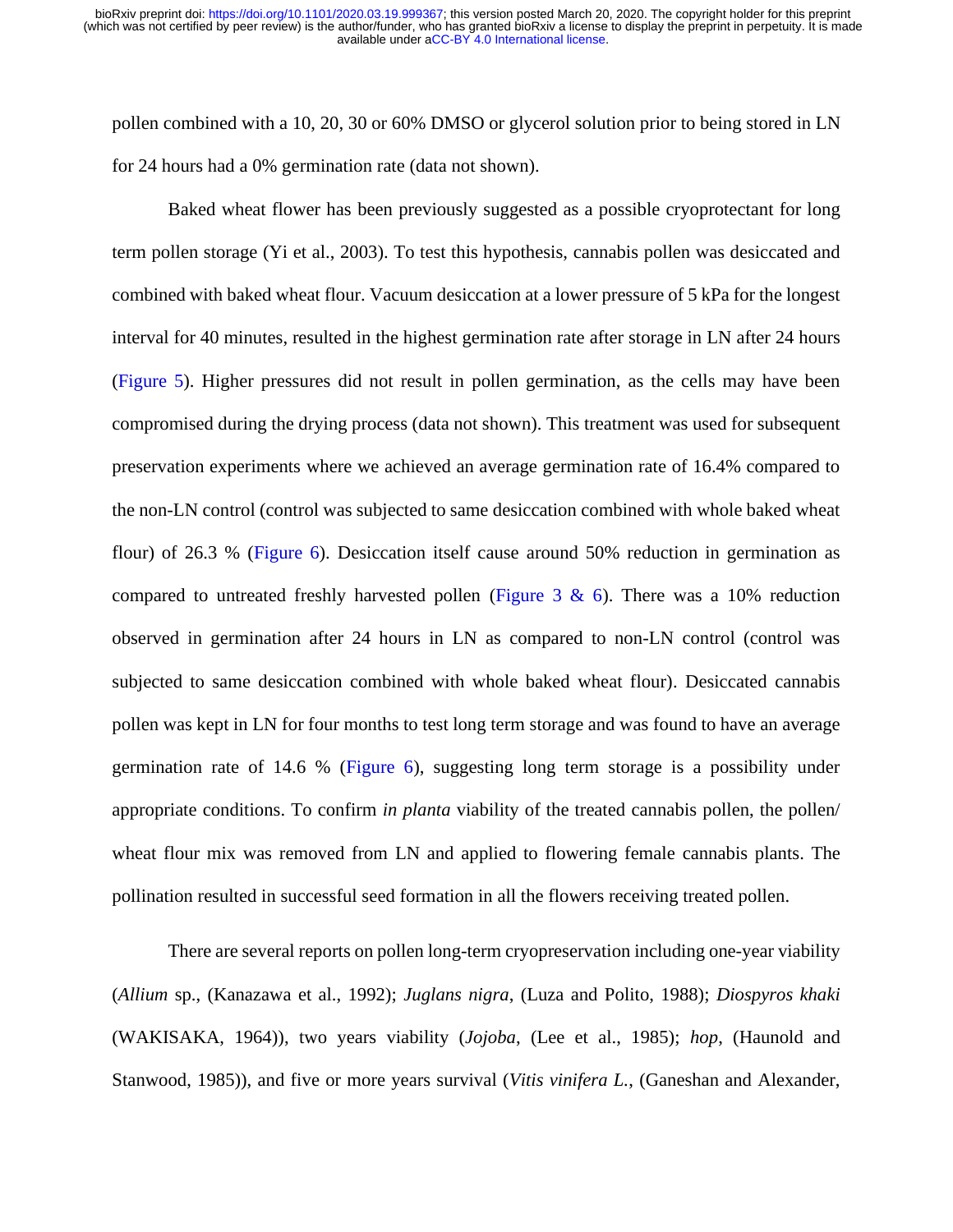1990); tomato and eggplant, (Alexander and Ganeshan, 1989); Maize, (Barnabas, 1994); Gladiolus (Rajasekharan et al., 1994)). Our cryopreservation method resulted in a 10% germination loss after 24 hrs of LN storage, whereas a 4-month storage in LN further reduced the germination rate only by an additional 1.8% (Figure 6). Similar to our report, Hamzah and Chan (1986), also suggested viability declines over a relatively short time (Hamzah and Chan, 1996). *Hevea* pollen exhibited a decline from 20% in vitro germination after 1 month to 2% after 5 months of storage in LN. Some pine and spruce pollen stored in LN also showed a decline in viability over a 24-month period (Lanteri et al., 1993). Cryopreservation of maize, lily (Nath and Anderson, 1975) and wheat pollen (Andreica et al., 1988) also exhibited a decline in viability during cryopreservation. Overall, our results suggest that periodic viability testing of cryopreserved pollen is required to assure the future use of stored pollen in breeding.

In conclusion, we have standardized a simple assay for quickly assessing pollen germination in *Cannabis sativa.* Through the use of DAPI staining on germinating pollen cells, we were able to track the migration of sperm nuclei descending the pollen tube. This indicates that *Cannabis sativa* releases pollen in a bicellular state, where the second mitosis event occurs after pollen tube germination. By using our PGA, we have demonstrated the loss of pollen viability over time when stored at 4◦C, and suggested an optimal time during flower development for pollen collection to maximize longevity during storage. Finally, we have provided an easy protocol for cryopreservation using desiccation combined with baked wheat flour and subsequent long-term storage of cannabis pollen in liquid nitrogen.

#### **Acknowledgements**

We thank Natural Sciences and Engineering Research Council of Canada (NSERC) and MITACS for funding our work.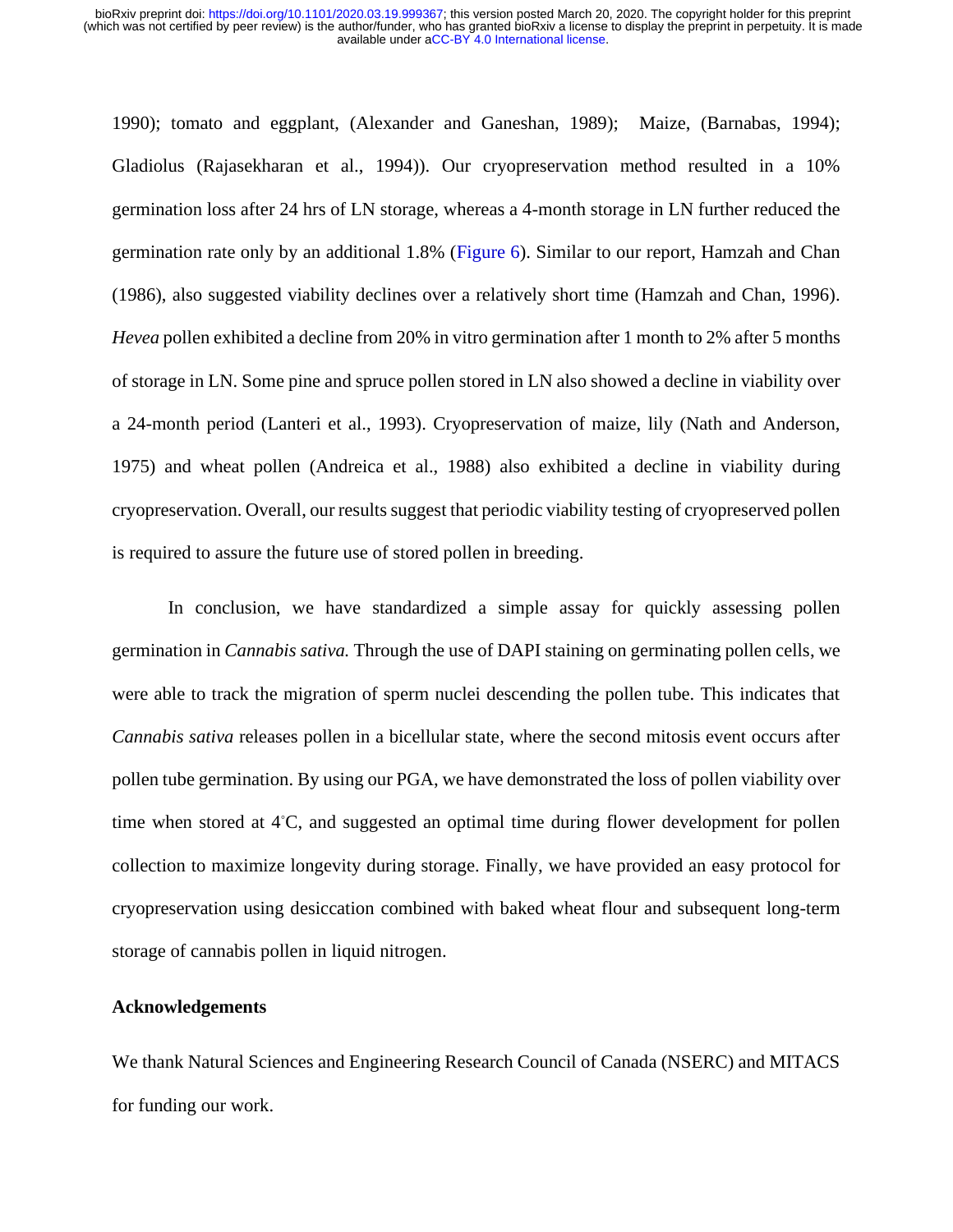# **Competing interests**

The authors declare that they have no competing interests.

## **References**

- Alexander, M. P., and Ganeshan, S. (1989). Preserving viability and fertility of tomato and egg plant pollen in liquid nitrogen. *Indian J. Plant Genet. Resour.* 2, 140–144.
- Andreica, A., Sparchez, C., and Soran, V. (1988). Germination of wheat pollen under normal and cryopreservation conditions. *Stud. si Cercet. Biol. Ser. Biol. Veg.* 40, 55–58.
- Backues, S. K., Korasick, D. A., Heese, A., and Bednarek, S. Y. (2010). The &It:em>Arabidopsis&It:/em> Dynamin-Related Protein2 Family Is Essential for Gametophyte Development. *Plant Cell* 22, 3218 LP – 3231. doi:10.1105/tpc.110.077727.
- Bajaj, Y. P. S. (1987). "Cryopreservation of pollen and pollen embryos, and the establishment of pollen banks," in *International review of cytology* (Elsevier), 397–420.
- Barnabas, B. (1994). "Preservation of maize pollen," in *Maize* (Springer), 607–618.
- Buitink, J., Claessens, M. M. A. E., Hemminga, M. A., and Hoekstra, F. A. (1998). Influence of water content and temperature on molecular mobility and intracellular glasses in seeds and pollen. *Plant Physiol.* 118, 531–541.
- Chandra, S., and Lata, H. (2017). *L . - Botany and Biotechnology*. doi:10.1007/978-3-319-54564- 6.
- Choudhary, N., Siddiqui, M. B., Bi, S., and Khatoon, S. (2014). Effect of seasonality and time after anthesis on the viability and longevity of Cannabis sativa pollen. *Palynology* 38, 235– 241. doi:10.1080/01916122.2014.892906.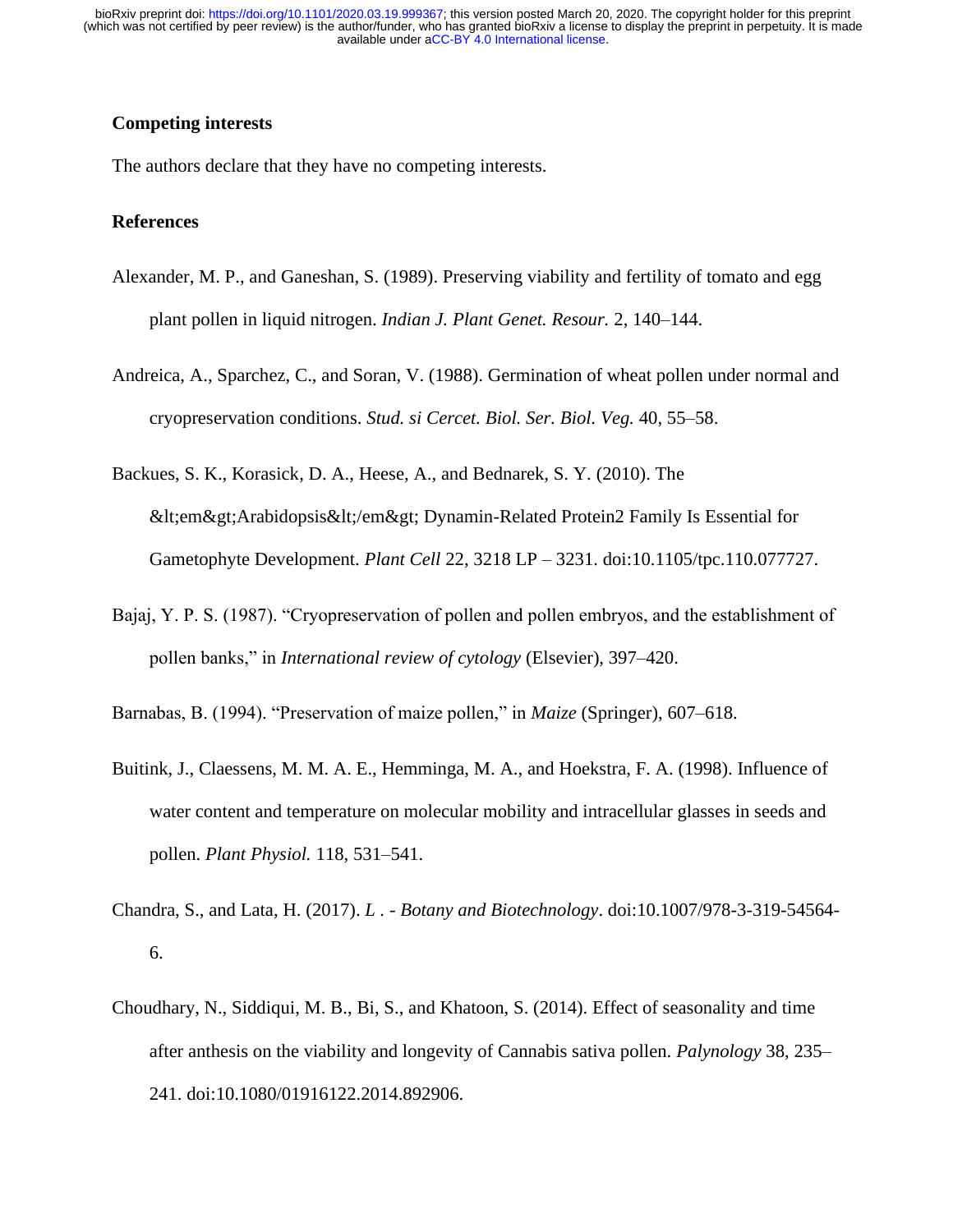- Engelmann, F., and Takagi, H. (2000). *Cryopreservation of tropical plant germplasm: current research progress and applications*.
- Ganeshan, S., and Alexander, M. P. (1990). Fertilizing ability of cryopreserved grape (Vitis vinifera L.) pollen. *Vitis* 29, 145–150.
- Hamzah, S., and Chan, J. L. (1996). Pollen storage of Hevea.
- Haunold, A., and Stanwood, P. C. (1985). Long-Term Preservation of Hop Pollen in Liquid Nitrogen1. *Crop Sci.* 25, 194–196. doi:10.2135/cropsci1985.0011183X002500010047x.
- Johnson-Brousseau, S. A., and McCormick, S. (2004). A compendium of methods useful for characterizing Arabidopsis pollen mutants and gametophytically- expressed genes. *Plant J.* 39, 761–775. doi:10.1111/j.1365-313X.2004.02147.x.
- Kanazawa, T., Kobayashi, S., and Yakuwa, T. (1992). Flowering Process, Germination and Storage of Pollen in <I>Allium victorialis</I> L. ssp. <I>platyphyllum</I> Hult. *J. Japanese Soc. Hortic. Sci.* 60, 947–953. doi:10.2503/jjshs.60.947.
- Kartha, K. K. (1985). Meristem culture and germplasm preservation. *Cryopreserv. plant cells organs*, 115–134.
- Lanteri, S., Belletti, P., and Lotito, S. (1993). Storage of pollen of Norway spruce and different pine species. *Silvae Genet.* 42, 104.
- Lee, C. W., Thomas, J. C., and Buchmann, S. L. (1985). Factors affecting vitro germination and storage of jojoba pollen. *J. Am. Soc. Hortic. Sci.*
- Luza, J. G., and Polito, V. S. (1988). Cryopreservation of English walnut (Juglans regia L.) pollen. *Euphytica* 37, 141–148. doi:10.1007/BF00036851.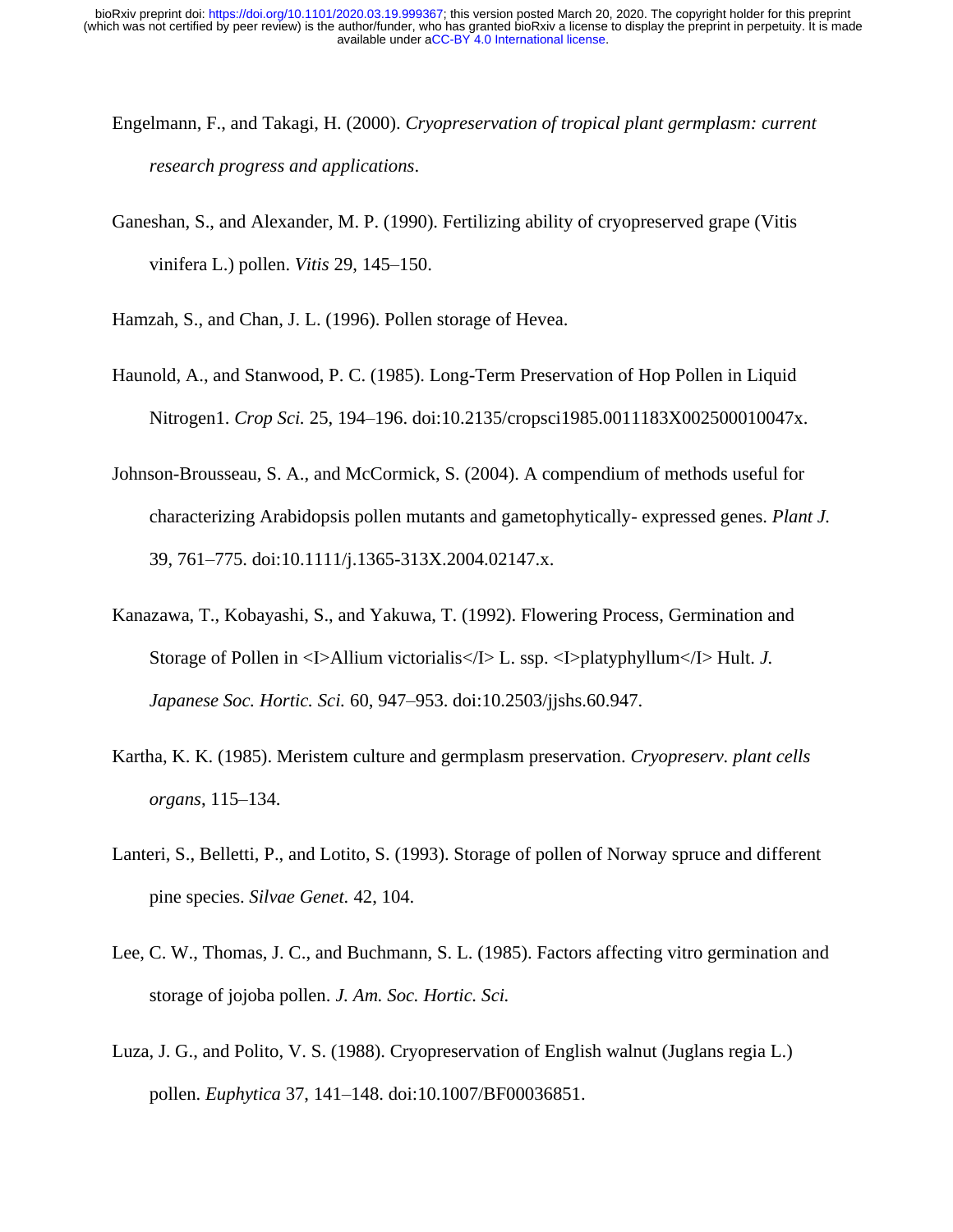- Mishchenko, S., Mokher, J., Laiko, I., Burbulis, N., Kyrychenko, H., and Dudukova, S. (2017). Phenological growth stages of hemp (Cannabis sativa L.): codification and description according to the BBCH scale. *Žemės ūkio Moksl.* 24.
- Nath, J., and Anderson, J. O. (1975). Effect of freezing and freeze-drying on the viability and storage of Lilium longiflorum L. and Zea mays L. pollen. *Cryobiology* 12, 81–88.
- Piluzza, G., Delogu, G., Cabras, A., Marceddu, S., and Bullitta, S. (2013). Differentiation between fiber and drug types of hemp (Cannabis sativa L.) from a collection of wild and domesticated accessions. *Genet. Resour. Crop Evol.* 60, 2331–2342. doi:10.1007/s10722- 013-0001-5.
- Pritchard, H. W. (1989). *Modern methods in orchid conservation*. Cambridge University Press.
- Rajasekharan, P. E., Rao, T. M., Janakiram, T., and Ganeshan, S. (1994). Freeze preservation of gladiolus pollen. *Euphytica* 80, 105–109.
- Schreiber, D. N., and Dresselhaus, T. (2003). In vitro pollen germination and transient transformation ofZea mays and other plant species. *Plant Mol. Biol. Report.* 21, 31–41. doi:10.1007/BF02773394.
- Towill, L. E. (1985). Low temperature and freeze-/vacuum-drying preservation of pollen.
- Towill, L. E., Walters, C., and others (2000). Cryopreservation of pollen. *Cryopreserv. Trop. plant germplasm*, 115–129.
- WAKISAKA, I. (1964). Ultra low temperature storage of pollens of Japanese persimmons (Diospyros Kaki LINN. f). *Engei Gakkai Zasshi* 33, 291–294. doi:10.2503/jjshs.33.291.

Williams, J. H., Taylor, M. L., and O'Meara, B. C. (2014). Repeated evolution of tricellular (and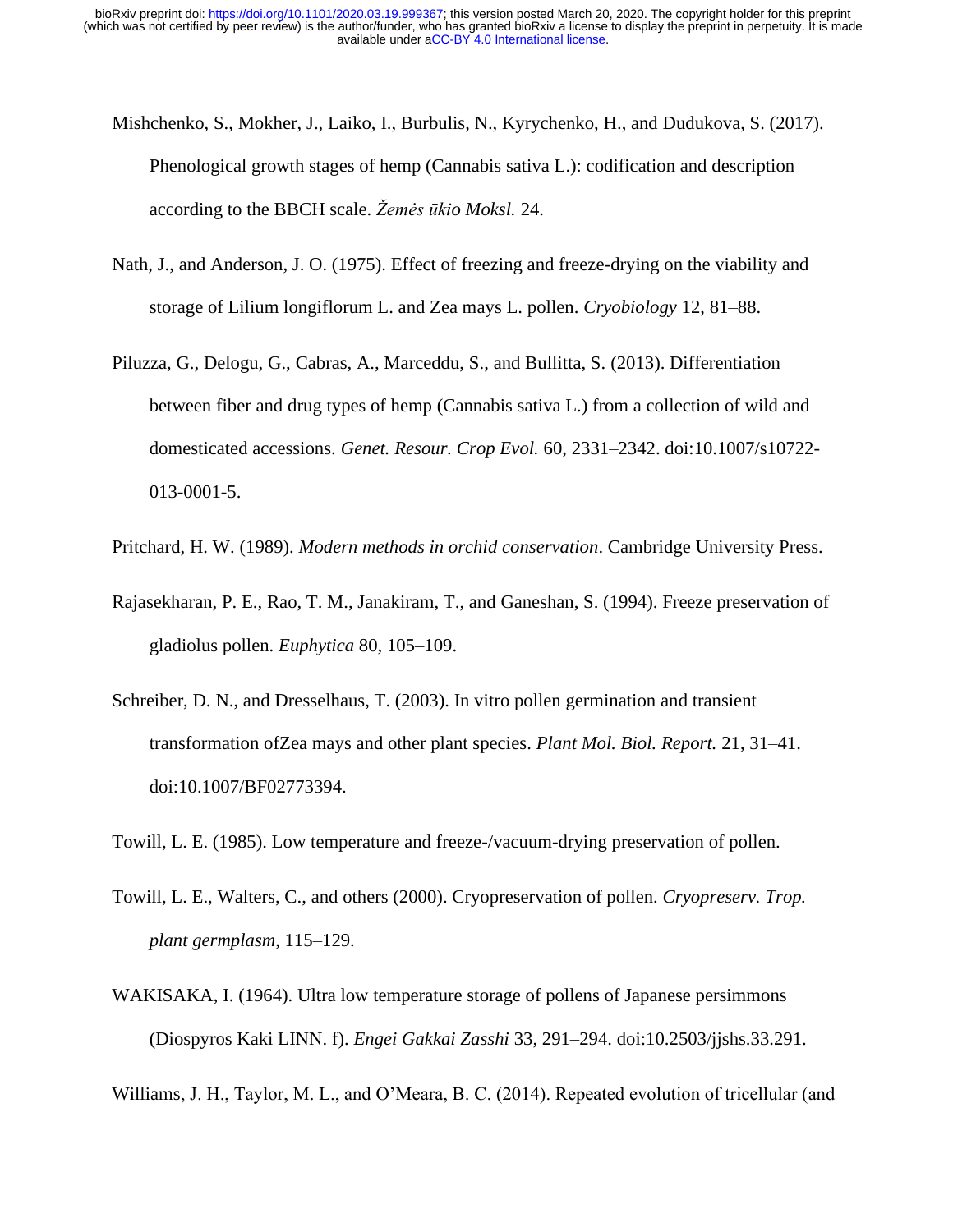bicellular) pollen. *Am. J. Bot.* 101, 559–571. doi:10.3732/ajb.1300423.

- Yi, W., Law, E. S., and Wetzstein, H. Y. (2003). Polyester and nylon powders used as pollen diluents preserve pollen germination and tube growth in controlled pollinations. *Sex. Plant Reprod.* 15, 265–269. doi:10.1007/s00497-002-0160-6.
- Zottini, M., Mandolino, G., and Ranalli, P. (1997). Effects of \$γ\$-ray treatment onCannabis saliva pollen viability. *Plant Cell. Tissue Organ Cult.* 47, 189–194. doi:10.1007/BF02318957.

# **Figures**



**Figure 1**: Representative photographs of cannabis pollen germination profile. Images taken at every 30-minute intervals for 6 hrs with germinating pollen grains indicated by the yellow arrows. Germination was started within 30 minutes with extending pollen tubes clearly visible. Images were acquired using an inverted fluorescent microscope (Zeiss Axio Observer Z1, Germany).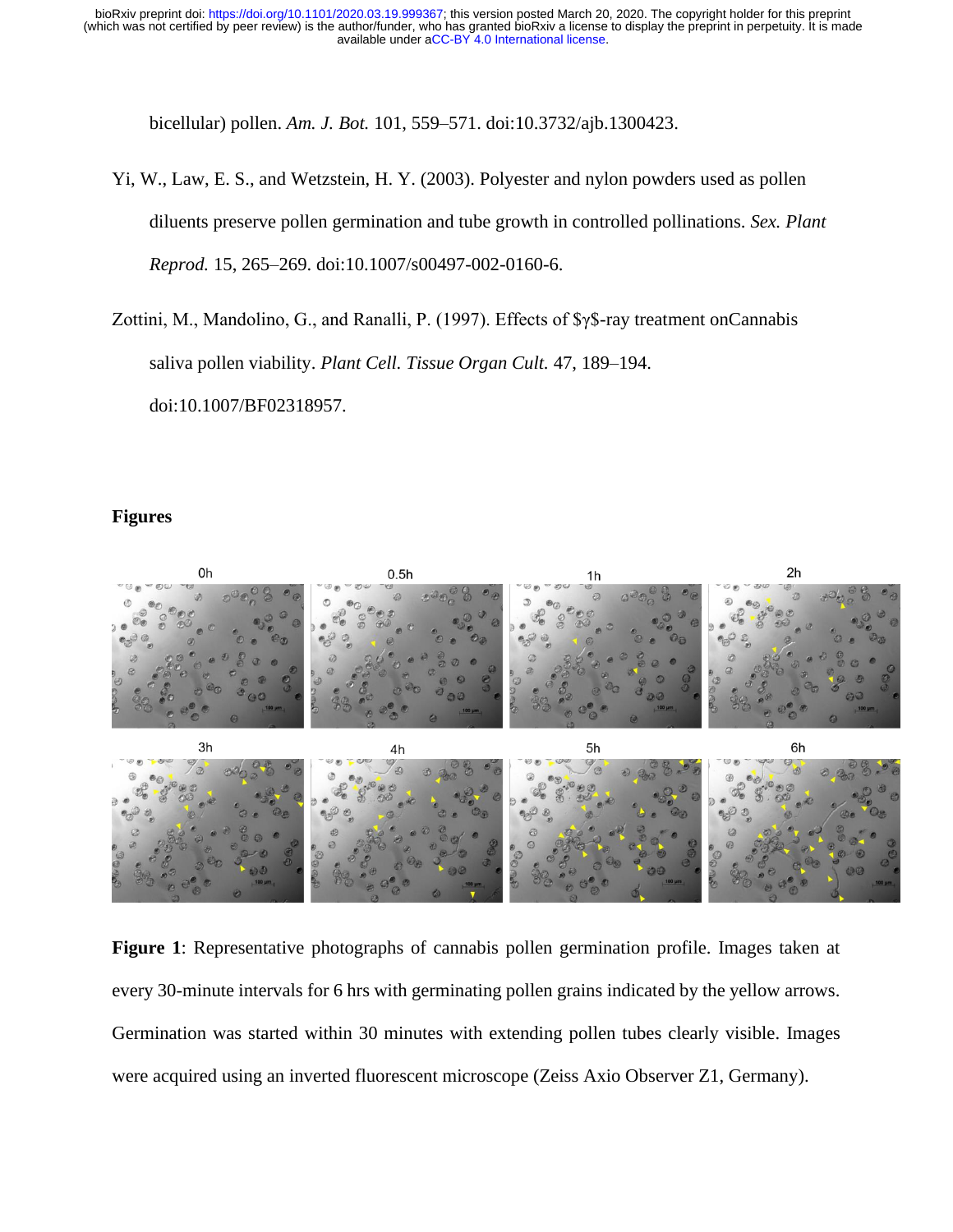

**Figure 2**: Optimization of Pollen Germination Assay. Cannabis pollen germination in PGM at concentrations of 0.1, 1 and 10 mg/ mL. Images were acquired after 16 hours using an inverted fluorescent microscope (Zeiss Axio Observer Z1, Germany).



**Figure 3**: Loss of pollen viability over time. Pollens was harvested from plants at four different developmental time points then stored at 4◦C for one to three weeks. Viability was determined via pollen germination assay. Data are shown as average ±SD.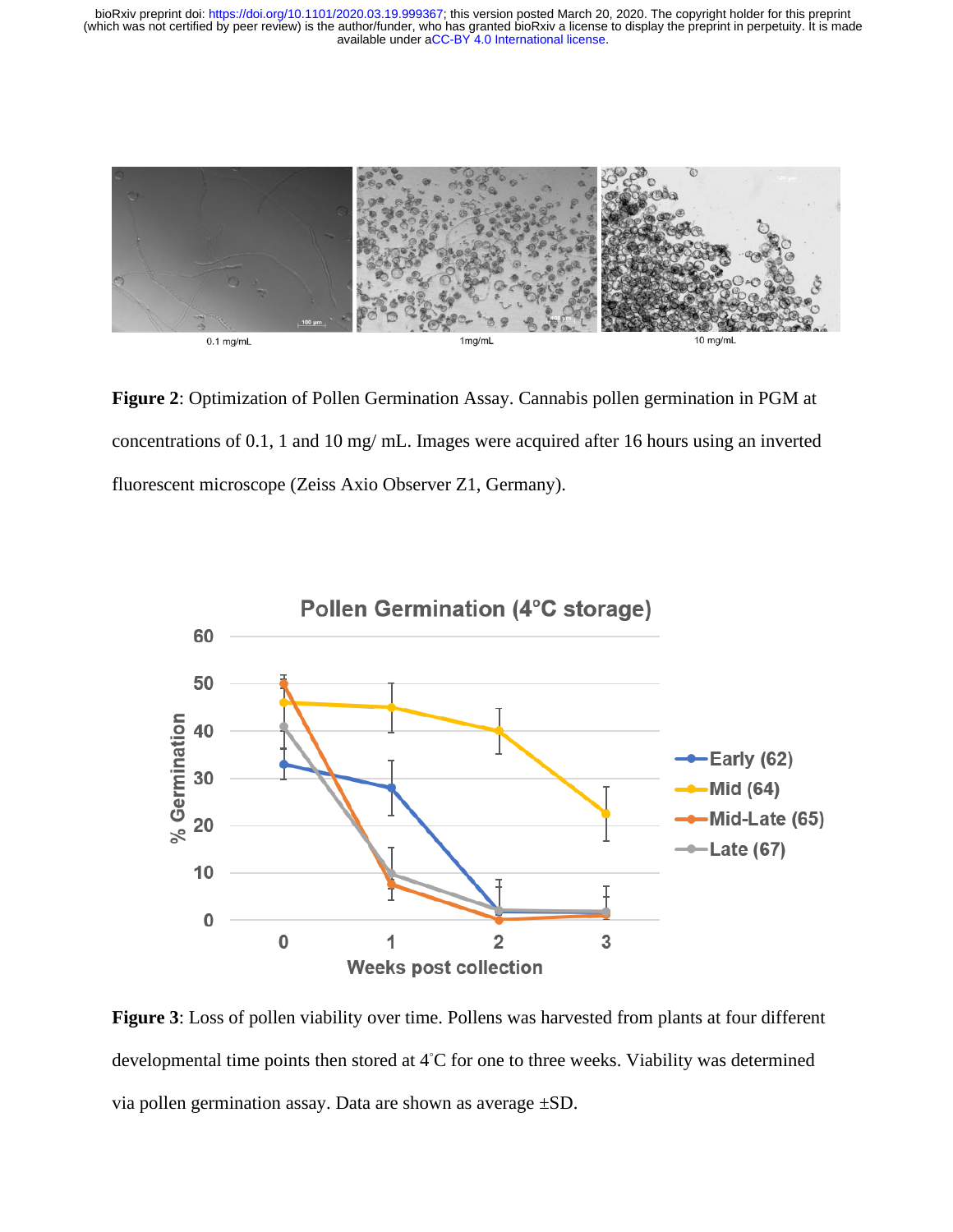

**Figure 4**: Visualization of cannabis pollen at different stages of germination using DAPI staining. Both the sperm (SN) and the vegetative nuclei (VN) are visible at the bicellular stage prior to pollen tube germination (A,B). Image C represents a germinated cannabis pollen cell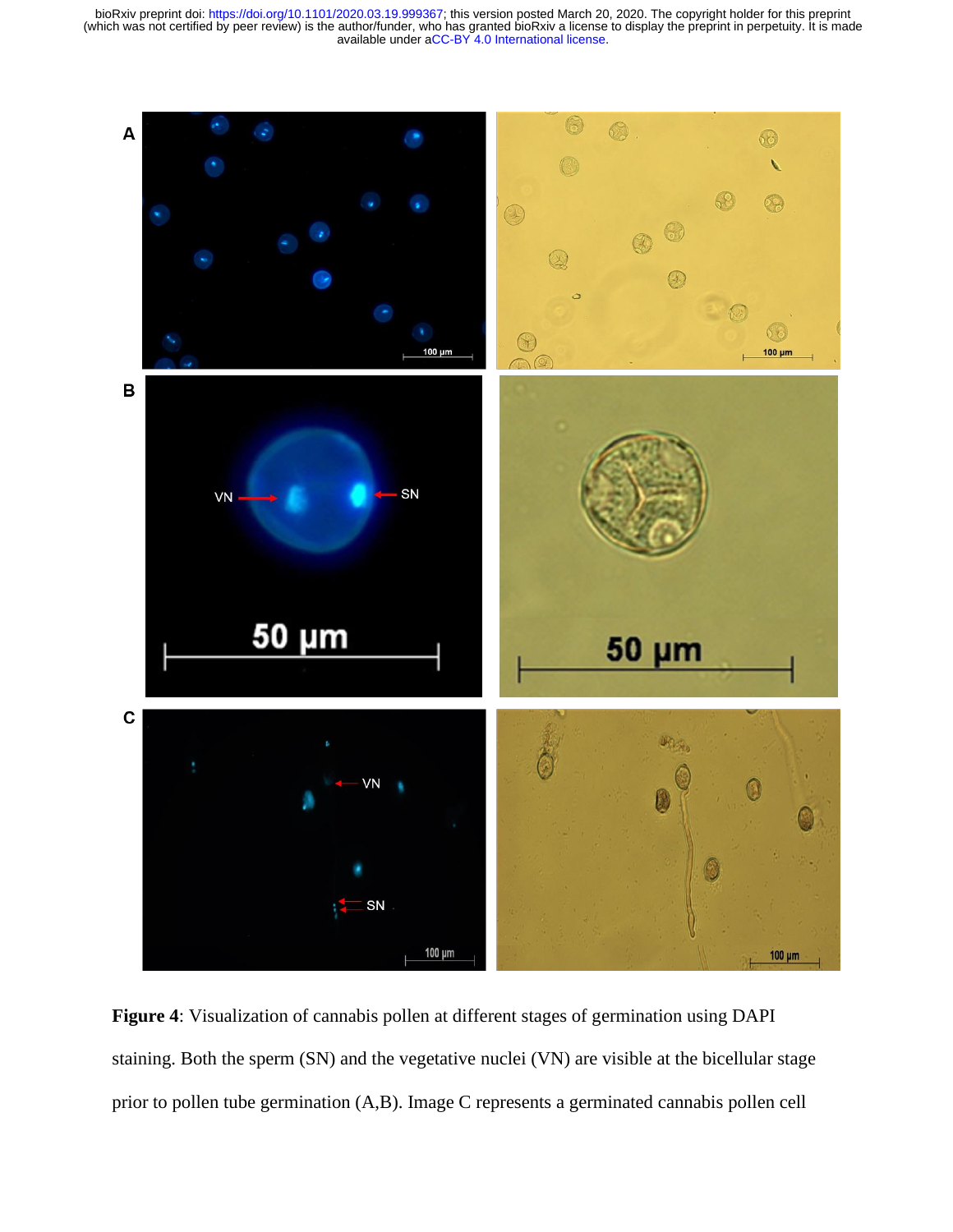with the migrating two sperm nuclei indicated by the red arrows. Images on right side panel represent the phase contrast view of respective left image. Images were acquired using an inverted fluorescent microscope (Zeiss Axio Observer Z1, Germany).



**Figure 5**: Representative photographs from pollen germination assay (PGA) of pollen stored for 24 hrs in liquid nitrogen. Desiccated cannabis pollen mixed with 1:10 wheat flour and stored in liquid Nitrogen. Non-LN control (control was subjected to same desiccation combined with whole baked wheat flour). Pollen flour mix was diluted to 0.1 mg/mL and used for PGA.